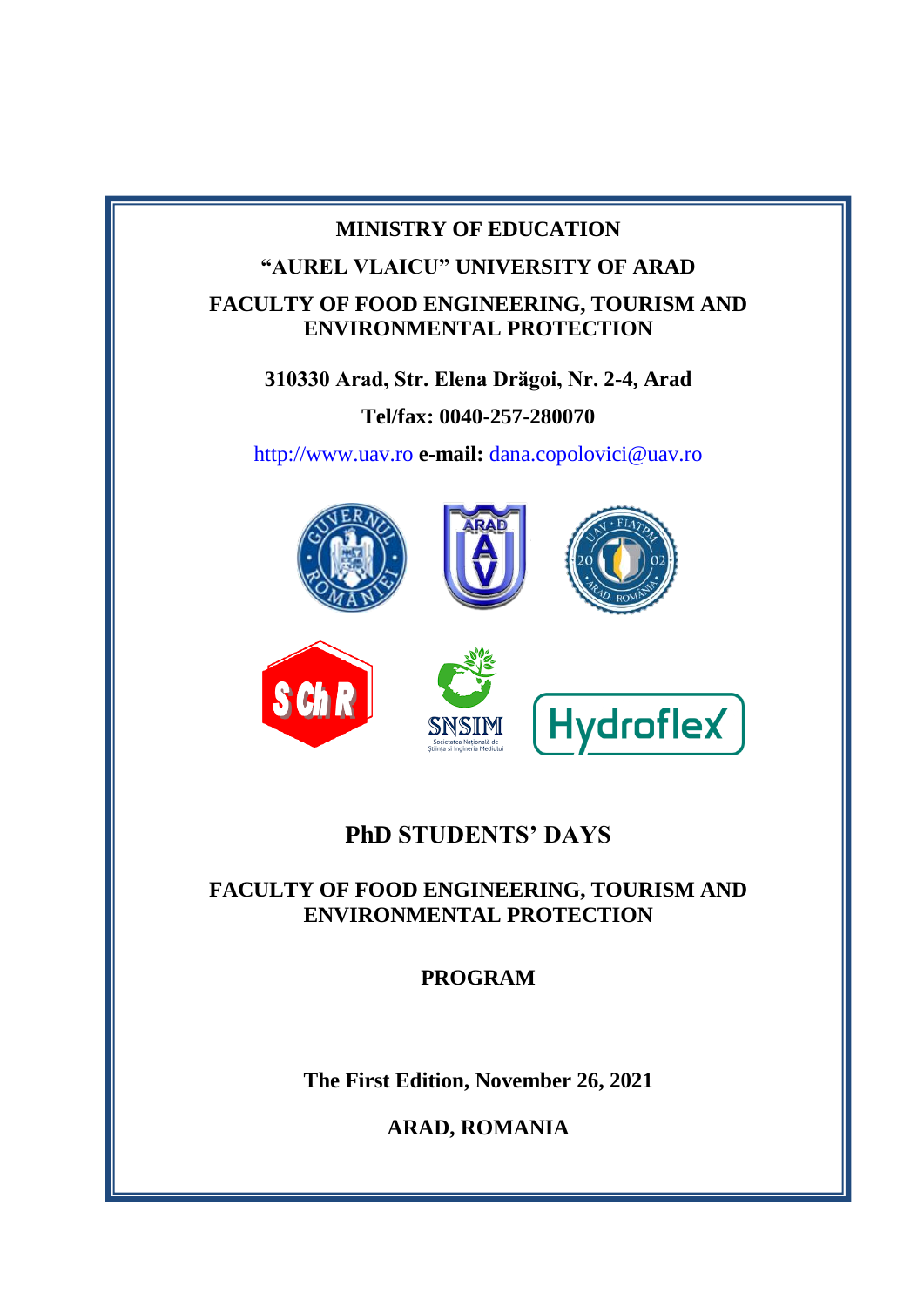## **PhD STUDENTS' DAYS**

## **FACULTY OF FOOD ENGINEERING, TOURISM AND ENVIRONMENTAL PROTECTION "AUREL VLAICU" UNIVERSITY OF ARAD**

**The First Edition, November 26, 2021**

## PROGRAM

## **LOCATION: on-line**

Topic: PhD Students' Days UAV Arad Time: Nov 26, 2021 03:00 PM Athens Join Zoom Meeting <https://us02web.zoom.us/j/88151918981?pwd=N0xZSWU1SlVSVkNKcG1ncjB3V2R6UT09> Meeting ID: 881 5191 8981 Passcode: FIATPM

### **Friday, November 26 2021**

#### **15.00-15.20 WELCOME SPEECH / DESCHIDEREA OFICIALA A EVENIMENTULUI**

Rector of "Aurel Vlaicu" University of Arad: Prof. Dr. Ec. Eng. Ramona Lile Vicerector of "Aurel Vlaicu" University of Arad: Prof. Dr. Eng. Alexandru Popa, Vicerector of "Aurel Vlaicu" University of Arad: Prof. Dr. Codruta Stoica Dean of Faculty of Food Engineering, Tourism and Environmental Protection: Assoc. Prof. Dr. Eng. Virgiliu Ciutina Director of Department of Technical and Natural Sciences: Assoc. Prof. Dr. Eng. Monica Lungu Research responsible of Department of Technical and Natural Sciences: Prof. Dr. Habil. Dana Copolovici

**SECTION I Environmental Science and Engineering Environmental Protection Biodiversity, Ecology, Plant Physiology Health, Medicine, Pharmacy Biology, Applied Biology, Biochemistry**

**Chairman: Prof. dr. habil. Lucian Copolovici Prof. dr. habil. Florentina Munteanu Prof. Dr. Steffen Manfred Noe**

15.20-15.30 OP 1 **SILICA/POLYELECTROLYTE SORBENTS FOR THE REMOVAL OF ORGANIC POLLUTANTS** Larisa-Maria PETRILA<sup>1</sup>, Florin BUCĂTARIU<sup>1,2</sup>, Marcela MIHAI<sup>1,2</sup> *<sup>1</sup> Petru Poni Institute of Macromolecular Chemistry, Iasi, Romania*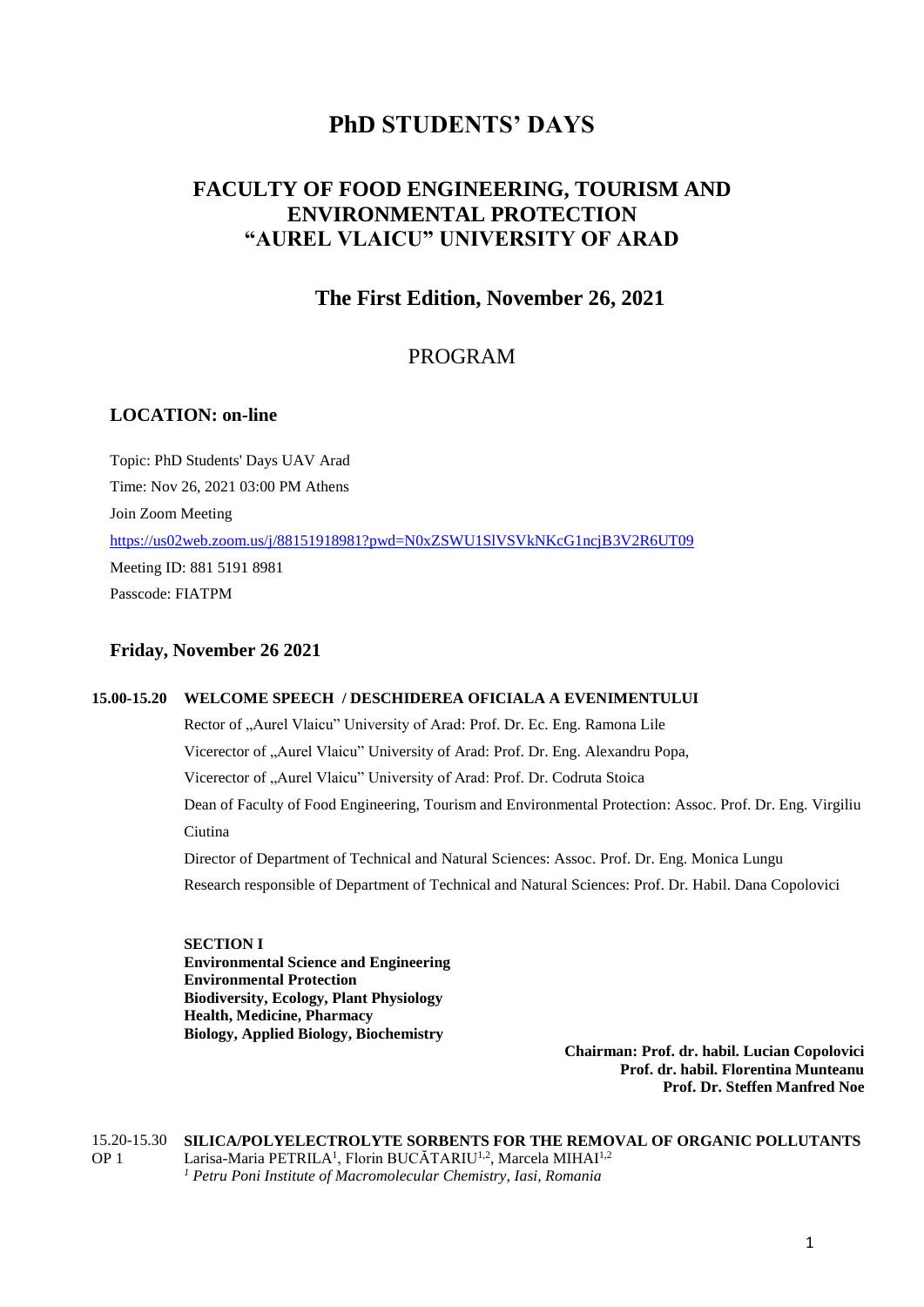*<sup>2</sup> Gh. Asachi Technical University of Iasi, Iasi, Romania*

- 15.30-15.40 **STUDIEREA OBEZITATII, DIABETULUI SI A SINDROMULUI METABOLIC PE MODELELE DE**  OP 2 **PESTE ZEBRA**
	- Luca Iuliana Simona, Alin Stelian Ciobîcă *Alexandru Ioan Cuza University, Iasi, Romania*
- 15.40-15.50 OP 3 **THE INFLUENCE OF AIR POLLUTANTS ON HISTORICAL BUILDINGS** Alexandru Bogdan, Lucian Copolovici
	- *Aurel Vlaicu University, Arad, Romania*
- 15.50-16.00 OP 4 **THE VOLATILE ORGANIC COMPUNDS PROFILE, PARTICULATE MATTER AND CARBON DIOXIDE ANALYSED FROM A LOCAL DEPARTMENT STORE**  Andreea Ţepeneu, Lucian Copolovici

*Aurel Vlaicu University, Arad, Romania*

16.00-16.10 OP 5 **SCALING REDUCTIONS IN PHOTOSYNTHESIS WITH THE SEVERITY OF CROWN RUST FUNGUS INFECTION** Hassan Y. Sulaiman, Eve Runno-Paurson, Eve Kaurilind, Ülo Niinemets *Estonian University of Life Sciences, Tartu, Estonia*

#### 16.10-16.20 OP 6 **A SYNTHETIC LYSOZYME-DERIVED PEPTIDE: INTERACTION WITH COPPER IONS AND SELF-ASSEMBLING STUDIES**

Stefania-Claudia Jitaru<sup>1</sup>, Cosmin Stefan Mocanu<sup>1</sup>, Robert-Vasile Gradinaru<sup>1</sup>, Brindusa-Alina Petre<sup>1,2</sup>, Iuliana Stoica<sup>3</sup>, Gabi Drochioiu<sup>1</sup>

*<sup>1</sup> Alexandru Ioan Cuza University, Iasi, Romania*

*<sup>2</sup> TRANSCEND-Regional Institute of Oncology, Iasi, Romania.*

- *<sup>3</sup> Petru Poni Institute of Macromolecular Chemistry, Iasi, Romania*
- 16.20-16.30 OP 7 **SWEROSIDE SUSTAINS MEMORY FUNCTION BY DECREASING BRAIN OXIDATIVE STRESS IN SCOPOLAMINE-INDUCED ZEBRAFISH (***DANIO RERIO***) MODEL**
	- Ion Brînza, Omayma Eldahshan, Lucian Hritcu
		- *<sup>1</sup> Alexandru Ioan Cuza University, Iasi, Romania*
		- *<sup>2</sup> Ain Shams University,Cairo, Egypt*
- 16.30-16.40 **MANAGEMENTUL DEȘEURILOR PLASTICE. BIODEGRADAREA POLIMERILOR PLASTICI.** OP 8
	- Opriș Natalia Simona (căs. Dinea-Opriș), Florentina-Daniela Munteanu *Aurel Vlaicu University, Arad, Romania*
- 16.40-16.50 **METODE DE DIMINUARE A IMPACTULUI DEȘEURILOR SOLIDE ASUPRA MEDIULUI.**  OP 9 **IMPACTUL TOALETELOR MOBILE ASUPRA MEDIULUI** Florentina Bud (căs. Audi), Florentina-Daniela Munteanu *Universitatea Aurel Vlaicu, Arad, România*
- 16.50-17.00 **PHYTOSTABLIZATION OF MINE TAILING AT NORTHEASTERN OUTSKIRTS OF STEBNYK**  OP 10 **REGION: THE ROLE OF PLANT-SOIL-MICROBE INTERACTIONS AND EXTREMOPHILIC MICROBIAL ABILITY TO DECONTAMINATE POLLUTION**  Fetsiukh,  $A^1$ , Timmusk,  $S^2$

*<sup>1</sup>Ivan Franko National University of Lviv, Lviv, Ukraine <sup>2</sup> Swedish University of Agricultural Sciences (SLU), Uppsala, Sweden*

- 17.00-17.10 OP 11 **THE ROLE OF BIOCHAR IN THE MANAGEMENT OF SOIL FERTILIZATION, RESPECTIVELY ADSORPTION FOR IMPROVING SOIL QUALITY IN AGRICULTURAL FARMS** Mirabela-Elena Raț, Florentina-Daniela Munteanu *Aurel Vlaicu University, Arad, Romania*
- 17.10-17.20 OP 12 **ASSESSMENT OF THE RELATIONSHIP BETWEEN THE SOIL CHARACTERISTICS AND THE QUALITY INDICATORS OF GROUNDWATER AND DISCHARGED WASTEWATER FROM THE SITE OF THE HYDROCARBON HEATING POWER PLANT "S.C. CET HIDROCARBURI S.A. ARAD"**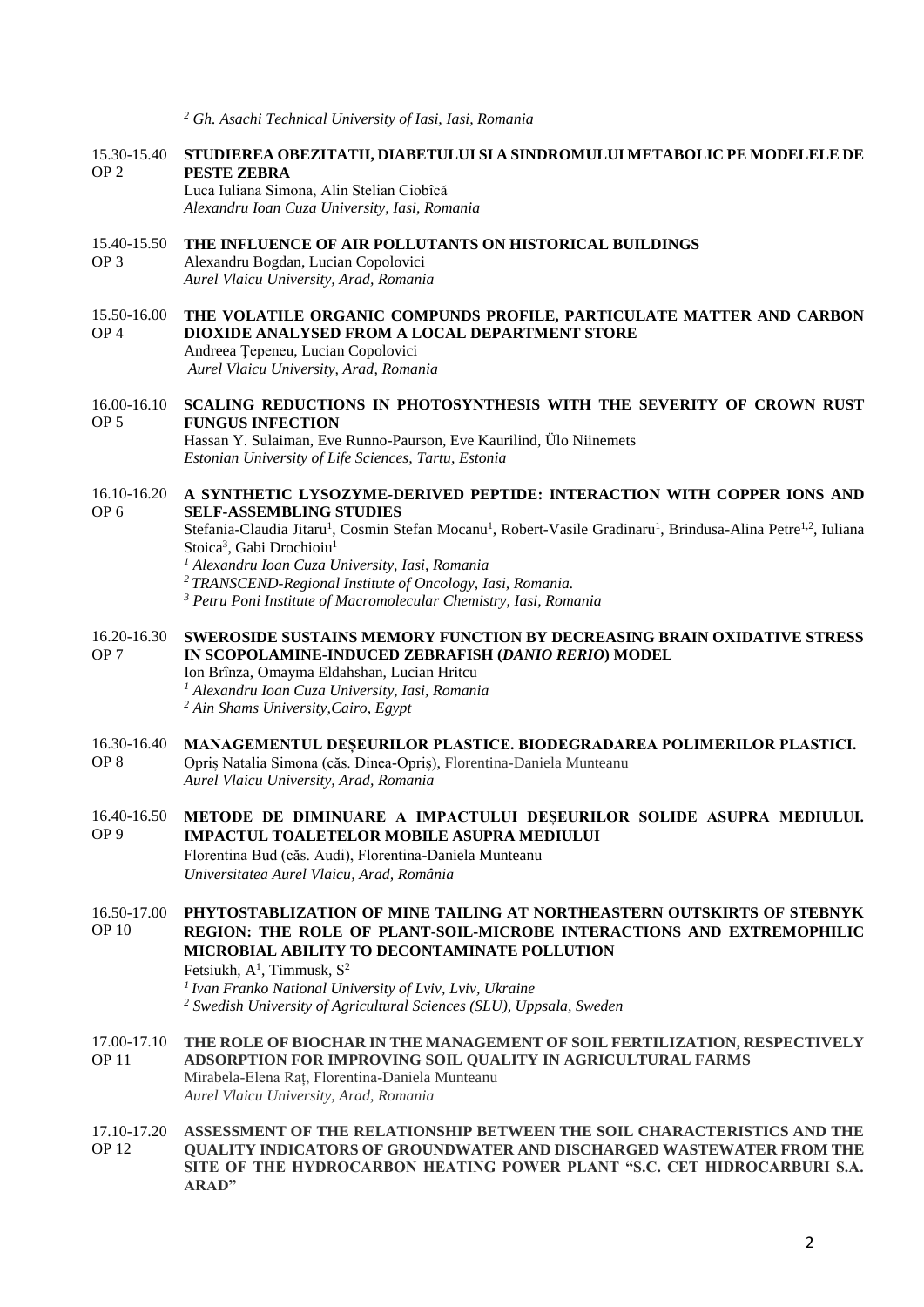Ramona Carmen Hărţău, Florentina –Daniela Munteanu *Aurel Vlaicu University, Arad, Romania*

17.20-17.30 OP 13 **SURFACE WATER QUALITY INDICATORS** ElenaVioleta Monea (Blidar), Florentina-Daniela Munteanu *Aurel Vlaicu University, Arad, Romania*

> **POSTER PRESENTATION / PREZENTARE POSTERE 17.30-17.50**

PP1 **THE EFFECTS OF THE FUNGICIDE TEBUCONAZOLE ON THE ACTIVITY OF SEVERAL ENZYMES FOUND IN SOIL: PRELIMINARY RESULTS** Diana Larisa Roman, Denisa Ioana Voiculescu, Marioara Nicoleta Filimon, Vasile Ostafe, Adriana Isvoran *West University, Timisoara, Romania*

#### PP2 **THE SHEEP WOOL WASTE A HUGE IMPACT ON THE ENVIRONMENT** Bianca-Denisa Chereji, Florentina-Daniela Munteanu *Aurel Vlaicu University, Arad, Romania*

#### PP3 **BIOCHAR: PREPARATION AND CHARACTERIZATION**  Mariana Bocșa<sup>1</sup>, Maria – Loredana Soran<sup>1, 2</sup> *<sup>1</sup> Aurel Vlaicu University, Arad, Romani <sup>2</sup>National Institute for Research and Development of Isotopic and Molecular Technologies, Cluj-Napoca, Romania*

#### PP4 **THE INFLUENCE OF ANTIPYRETIC DRUGS ON PLANTS PHOTOSYNTHETIC PARAMETERS AND SECONDARY METABOLITES** Monica Tăşchină, Lucian Copolovici

*Aurel Vlaicu University, Arad, Romania*

#### PP5 **CELL-PENETRATING PEPTIDES IN DIAGNOSIS AND TREATMENT OF HUMAN DISEASES: FROM PRECLINICAL RESEARCH TO CLINICAL APPLICATION** Ana-Maria Toloș<sup>1</sup>, Dana Maria Copolovici<sup>2</sup>

*<sup>1</sup> University of Oradea, Oradea, Romania <sup>2</sup> Aurel Vlaicu University, Arad, Romania*

#### **SECTION II**

**Food Technology Food Engineering Food Chemistry, Nutrition Food Quality and Food Security Agrotourism Management Sustainability, Bioeconomy**

> **Chairman: Prof. dr. habil. Dana Copolovici Prof. dr. habil. Simona Ioana Vicaș Prof. dr. habil. Florentina Matei**

#### 17.50-18.00 OP1 **ANTIOXIDANT PROPERTIES AND THERAPEUTIC POTENTIAL OF EDIBLE** *ARTEMISIA ABSINTHIUM* **L.**

Maria-Evelina Bordean<sup>1</sup>, Georgiana S. Marțiș, Anamaria Pop, Rodica Ungur<sup>2</sup>, Monica Bordea<sup>2</sup> Sevastița  $Muste<sup>1</sup>$ 

*<sup>1</sup>University of Agricultural Sciences and Veterinary Medicine, Cluj-Napoca, Romania 2 Iuliu-Hațieganu University of Medicine and Pharmacy, Cluj-Napoca, Romania*

#### 18.00-18.10 OP2 **CHEMICAL AND BIOCHEMICAL CHARACTERIZATION OF HYDROLATES AND ESSENTIAL OILS OBTAINED FROM LAVENDER, THYME, AND OREGANO**

Cristina Laura Popa<sup>1</sup>, Andreea Lupitu<sup>2</sup>, Maria Daniela Mot<sup>1</sup>, Lucian Copolovici<sup>2</sup>, Cristian Moisa<sup>2</sup>, Dana Maria Copolovici<sup>2</sup>

*<sup>1</sup> University of Oradea, Oradea, Romania*